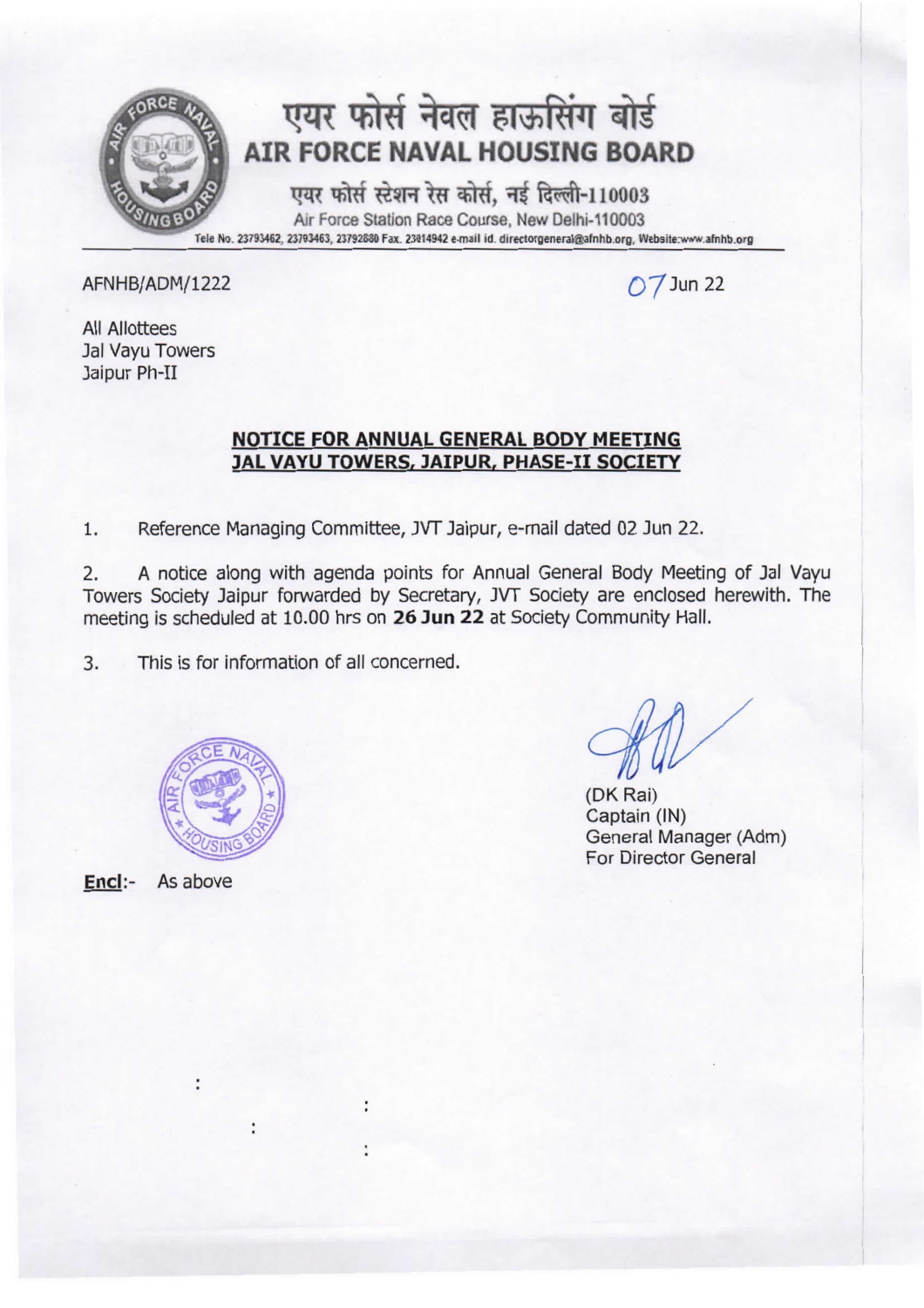#### **Annexure**

#### **AGENDA FOR THE ANNUAL GENERAL BODY MEETING, JAL VA YU TOWERS SOCIETY, JAIPUR ON 26 JUN 2022 AT 10 AM**

1. Welcome by the President.

2. Presentation and approval of account/funds received against Service Charges, Sale of flats and new Membership fee etc collected/received and expenditures till 25 Jun 2022.

3. Presentation of estimated monthly funds requirements under various heads for the perusal of General Body. Subsequently to presentation the same is required to be approved by the General body for commencement of MMC, and judicial utilisation by the Management Committee.

4. Taking Note of list of managing committee members as elected under the supervision of AFNHB on 05 Nov 21.

5. Taking note of Future Prospects and taking over of facilities/services from AFNHB, as and when they are completed.

6. Ratification of decision taken in first MC meeting to adapt rules and procedures followed at AFNHB Jaipur phase one rules as guidelines. Approval of General Body to make rules and administrative procedures on the subject matters covered under by-laws and ratification of rules made till date.

7. Discussion on annual event to be conducted in the calendar year.

8. Any other matter raised in accordance with the bye-laws with the permission of the Chair.

9. Vote of Thanks.

~

HFL NL Kumawat **Secretary** 

Place: Jaipur Date: 01 Jun 2022